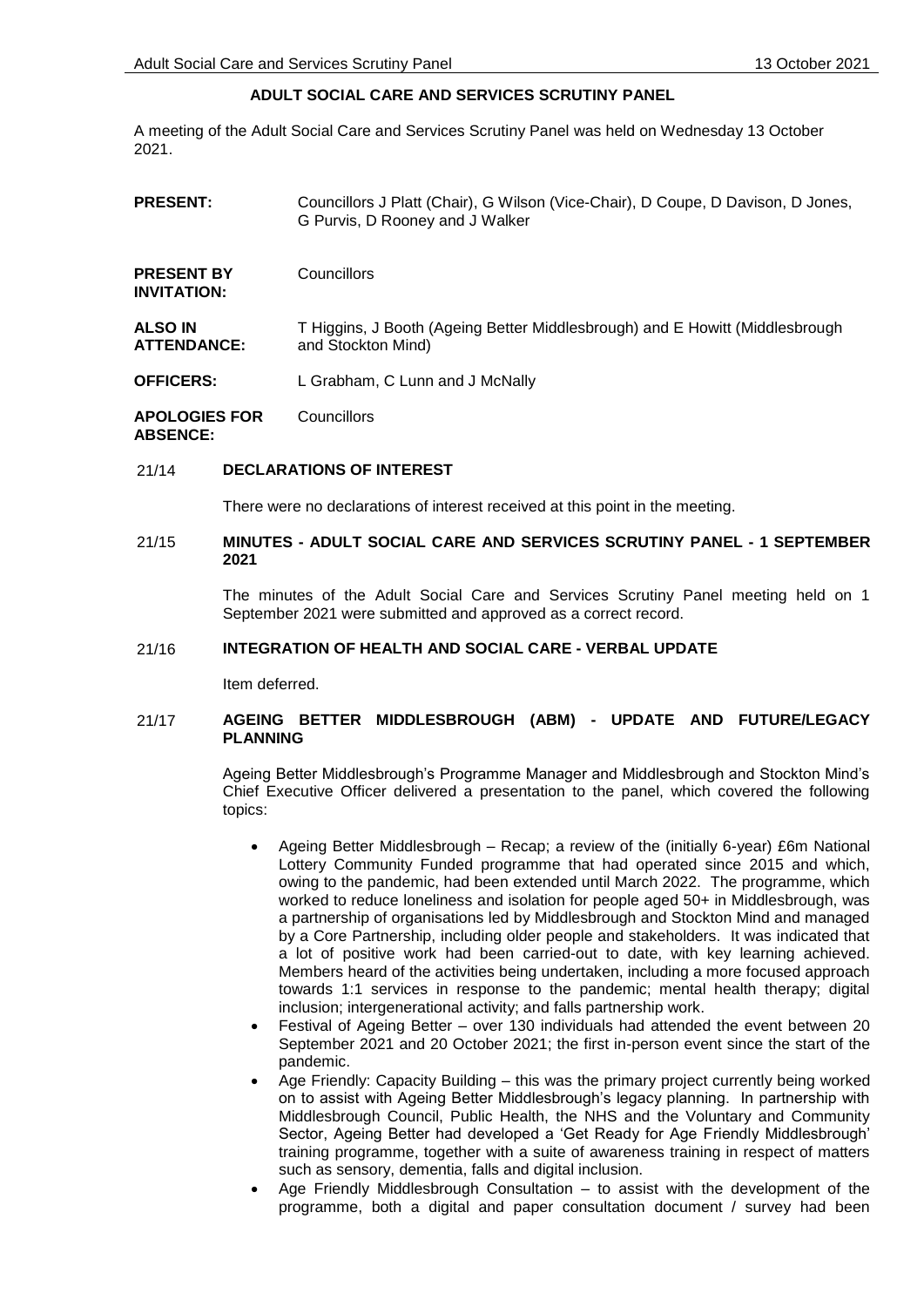created; over 250 responses had been received to date. It was indicated that a link to the digital survey would be circulated to Councillors after the meeting.

- Legacy Age Friendly Middlesbrough Public Health's vision was "To make Middlesbrough an Age Friendly Town, where people of all ages can live healthy and active lives. Where people can continue to stay in their homes, participate in the activities that they value, and contribute to their communities, for as long as possible". To create an age friendly community, it was explained that eight components needed to work together: Transportation; Housing; Social Participation; Respect and Social Inclusion; Civic Participation and Employment; Communication and Information; Community Support; and Health Service, Outdoor Spaces and Buildings.
- World Health Organisation (WHO) Process it was explained that to gain status or 'stamp approval' by the WHO, an application would need to be submitted prior to the end of the Ageing Better Middlesbrough programme in March 2022. The process, which included co-designing the programme with older people and viewing policies and services through the lens of an older person, as well as gaining political support, was outlined to the panel.
- 'Centre for Ageing Better' a short video was played to Members.
- 'Please, have a seat' project Members heard that this initiative encouraged places and businesses to offer seats to people (not necessarily older people) whilst they were away from home. Window stickers were provided to businesses and there was some funding available for smaller businesses to assist with purchasing comfortable seating. Businesses could sign-up via the Middlesbrough Council website.
- 'Transport Guide 2021' Ageing Better Middlesbrough had launched an age friendly guide to assist individuals in accessing transport, also working with authorities and bus operators to create a transport card.
- Plans for the Future it was explained to the panel that plans focused on connecting, communities and organisations, and upon action at a local level, including Age Friendly Charter and creation of a 'Toilet Map'. Age Friendly activity was now detailed on the Middlesbrough Council website. It was highlighted that resources were limited, with only one person in Public Health assigned to take work forward post-Ageing Better Middlesbrough. Events to mark the end of the programme would be held on the first and third of March 2022.
- Sustainability Work it was indicated that although Age Friendly Middlesbrough would be the programme's largest legacy, work on other sustainability projects to continue good practice for the future was also taking place. Amongst these were projects relating to hoarding (which had become a large issue during the pandemic, and the need to influence awareness to tackle it in the future); and Social Prescribing Steering Group work (i.e. developing this further with GPs which, to date, had been particularly successful). Reference was made to a work project that had commenced in April 2020 with five Members of staff. Following a recent recruitment cycle, this had increased to 17 and was highlighted as a particularly effective piece of work that had grown from the Ageing Better Middlesbrough programme.
- Our Learning it was highlighted that a number of learning reports were available on Ageing Better Middlesbrough's website, including those pertaining to Chronic Loneliness; Digital Inclusion; Engaging Marginalised Communities; Intergenerational Learning; and Working with Middlesbrough Men. Reference was made to evaluation work undertaken by Teesside University following an internal secondment in 2021/22, and to a final report provisionally entitled 'Recommendations for an Age Friendly Middlesbrough: Systems, Structures, Partnerships', which would be published in March 2022.
- Impact of the end of Ageing Better Middlesbrough the panel heard that the end of the programme would have significant impact, including: Slower recovery from Covid for the older population; Increased social exclusion and increased levels of loneliness and isolation; Further widening health inequalities; Increasing demands on services and further increased waiting times; Disparities in health and social care; and Inequity of access for increasing ageing population.

Following the presentation, Members were afforded the opportunity to ask questions.

A Member made reference to the number of participants / beneficiaries over the course of the Ageing Better Middlesbrough programme – 4,350 over six years – and queried the number of 250 for the final seventh year. In response, it was explained that the programme had changed significantly due to the pandemic and was much smaller in terms of delivery this year. Support was being provided on a 1:1 basis, with work being focused on the 'hardest to reach'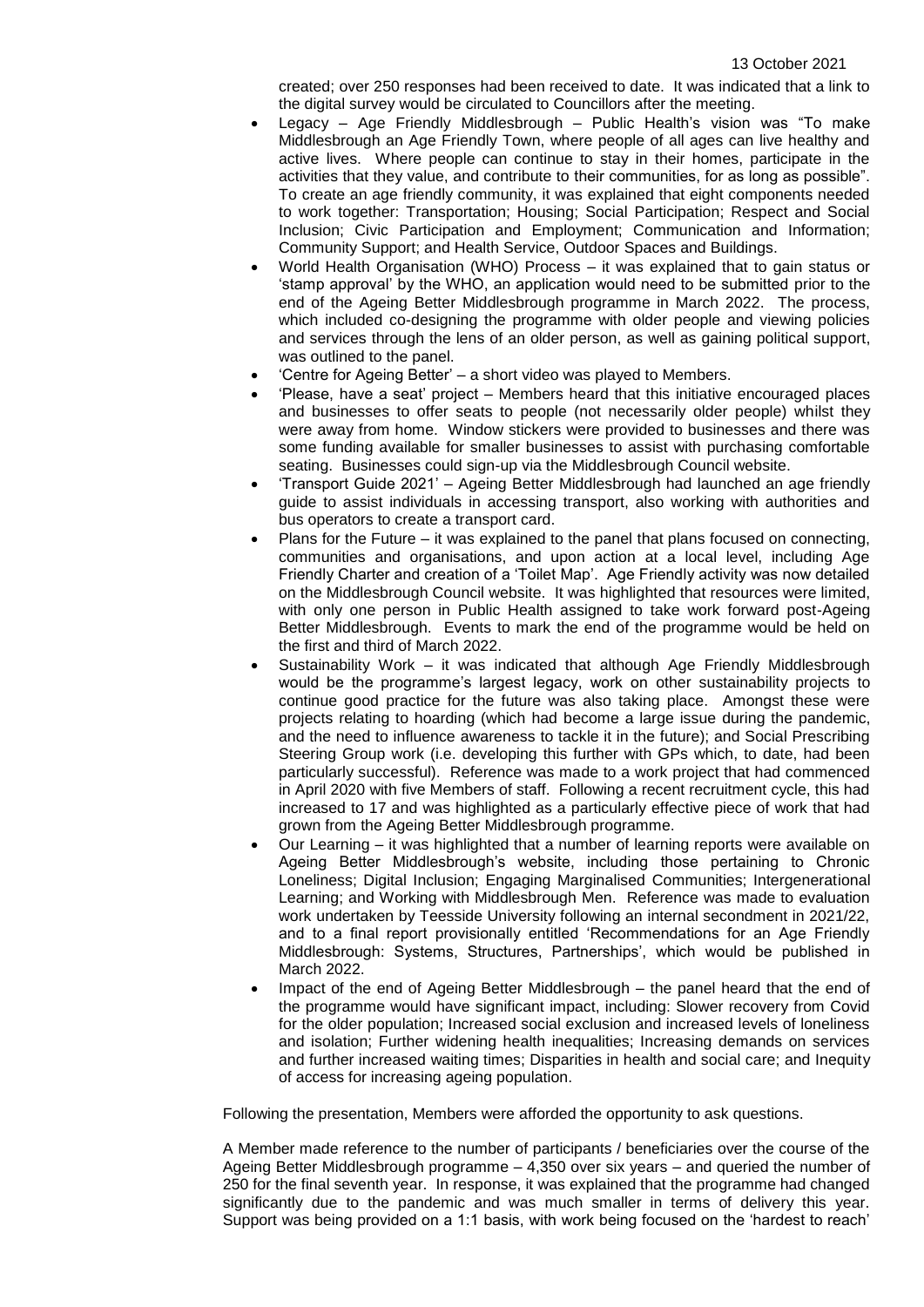#### individuals.

In response to an enquiry regarding volunteers, the panel heard that there had been fewer active volunteers this year due to reduced scale of activities (approximately eight). Engagement work had been taking place with other organisations to ensure that individuals could continue to receive support once the Ageing Better Middlesbrough programme had come to an end. Reference was made to the recent 'Festival of Ageing Better' event where over 20 organisations had been in attendance.

A Member made reference to social prescribing work and queried the number of GP surgeries that had been reached in Middlesbrough. In response, it was explained that work had been undertaken with all GP surgeries across three Primary Care Networks (PCNs). Proactivity levels did vary, but referrals were being received from each of them. GP champions had been identified in order to assist; GPs had recognised the wider support and the need for it. In relation to digital work, it was explained that Ageing Better Middlesbrough had its own digital initiative and was working with both the Hope Foundation and GPs. Support with digital matters could be provided to individuals that had been referred by GPs.

A Member queried how the recent 'Festival of Ageing Better' event had been advertised. In response, it was explained that the event had been primarily focused on Ageing Better Middlesbrough's beneficiaries, as opposed to a wider base. Invitations were shared through networks and partnerships and also posted directly to previous members (with a copy of the consultation survey). All tickets were sold out.

A Member made reference to the recent Bilsdale transmitter fire and the impact that this had had. It was queried whether Ageing Better Middlesbrough were able to support older people without a television service at the moment. In response, it was agreed that the damage to the mast had caused significant issues. Reference was made to work being undertaken with BBC Tees to provide digital radios and support individuals to access online services to listen to the radio. There was no direct support being provided at the moment as this was not in the available resource, but this would be reviewed.

In response to an enquiry regarding beneficiaries, Members were informed that the ratio of 70% female to 30% male had received support, mainly in the 60-79 age range, with 10% being in the outlying ages. It was indicated that some individuals on the programme were aged 100. 50% of the 4,350 individuals accessing services had come from the most deprived wards. A variety of different activities had been undertaken to support individuals, which ranged from addressing broad issues to focusing on more intense, in-depth work. A myriad of health and other social issues had been identified beyond matters of loneliness and social isolation. Brief consideration was given to the amount of funding available to organisations at the present time and the importance of partnership working. Reference was made to social prescribing work and the utilisation of resources to provide support to those individuals who required it the most. Consideration was given to statutory funded psychological therapies services, and the importance of sharing experiences to ensure that they could be continued in future.

With regards to mental health therapies, Members heard that these services were not time limited and had therefore been able to extend further than statutory services. The needs of those individuals aged 50+ could be different and it was important that this was recognised by support providers. Cost analysis work in respect of some services where priorities could potentially lie in the future was currently being carried-out.

A Member made reference to the components required to create an age friendly community and commented on the availability of suitable housing for older people. It was felt that current housing developments did not provide sufficient space - the example of available accommodation for live-in carers was provided. The Chief Executive Officer of Middlesbrough and Stockton Mind indicated the intention of Ageing Better Middlesbrough's legacy to be 'Age Friendly Middlesbrough', indicating the dependence on Councillors, the wider community and stakeholders to help take this forward and support the work. It was hoped that the age friendly agenda would help to influence future housing, and the approaches taken. The Ageing Better Middlesbrough Programme Manager explained that an age friendly steering group had been established and there was intention to develop this further through the creation of sub-groups. It was pointed out that housing was certainly on the agenda, but it was important that all stakeholders engaged with those forums. Members commented on the